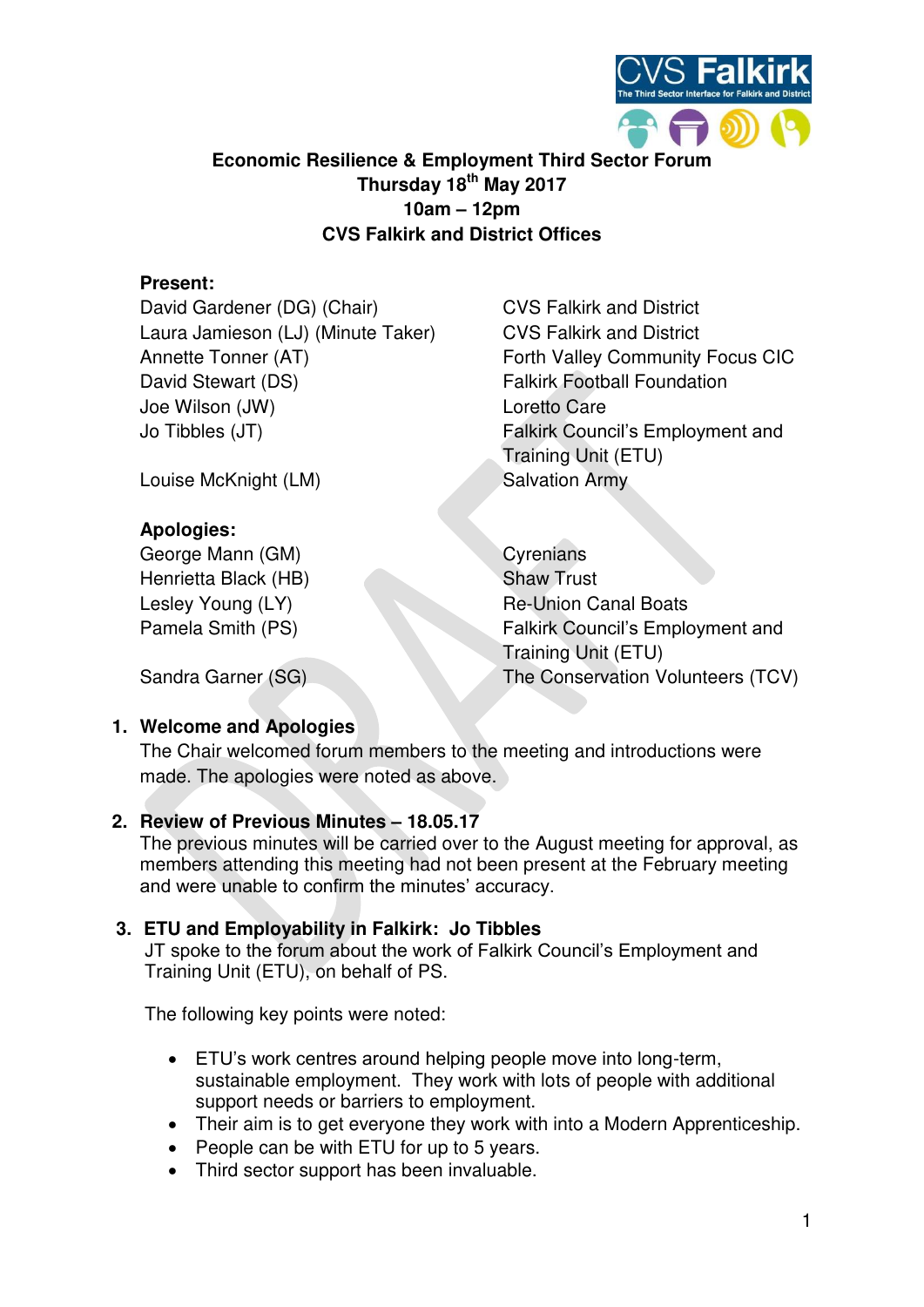

- There are different stages with ETU, and different expectations attached to each stage.
- ETU works a lot with community justice and those leaving care; as such, they attend transition meetings at schools in Falkirk, and work closely with Forth Valley College and the Community Learning and Development team (CLD).
- They work closely with the third sector on their work placements and on delivering their programmes; they can also provide support and funding to organisations hosting work placements.
- ETU has a responsibility to ensure everyone has participating in their programmes has a positive experience.
- At any one time, ETU can have 500 600 people taking part in its programmes and placements; they expect around 300 school leavers in the next few weeks, and then those who don't initially gain the required qualifications to enter university or college.

A forum member asked how to get involved with ETU's work placements. JT explained that while contact can be made by phone, through their website is best, as registrations have to be completed online. JT also highlighted that there would be more Modern Apprenticeship opportunities announced online soon.

Discussion then moved on to barriers to employment, such as temporary accommodation, and efforts members' organisations had made to work around these barriers. JT noted the importance of supporting individuals to ensure they get the support they need, and that this can take people down many different, valid paths.

The forum then discussed the importance of working together to reach those more isolated in the community, who had been missed by the statutory measures put in place to assist them. DG commented that it was interesting to hear everyone talk on this matter, as the SOLD Plan prioritises reducing inequalities and silo-working, and identifies the work of the third sector as a vital part of this.

DG also informed the group that there would be another employability partnership event scheduled for Friday 24<sup>th</sup> November, similar to the event in December 2016; DG is hoping to invite different organisations to attend than in 2016. There has also been discussion around the idea of a third sector only event, with statutory partners invited to talk about what they are doing regarding employability.

# **4. The Four Priorities of SOLD**

DG informed the forum that there are currently discussions taking place around whether or not the priorities' workplan will be a public document, and if so, how much will be public.

### **5. Third Sector Partner Updates**

Members discussed ways their organisations could work together, and the various activities, projects and programmes they are currently undertaking in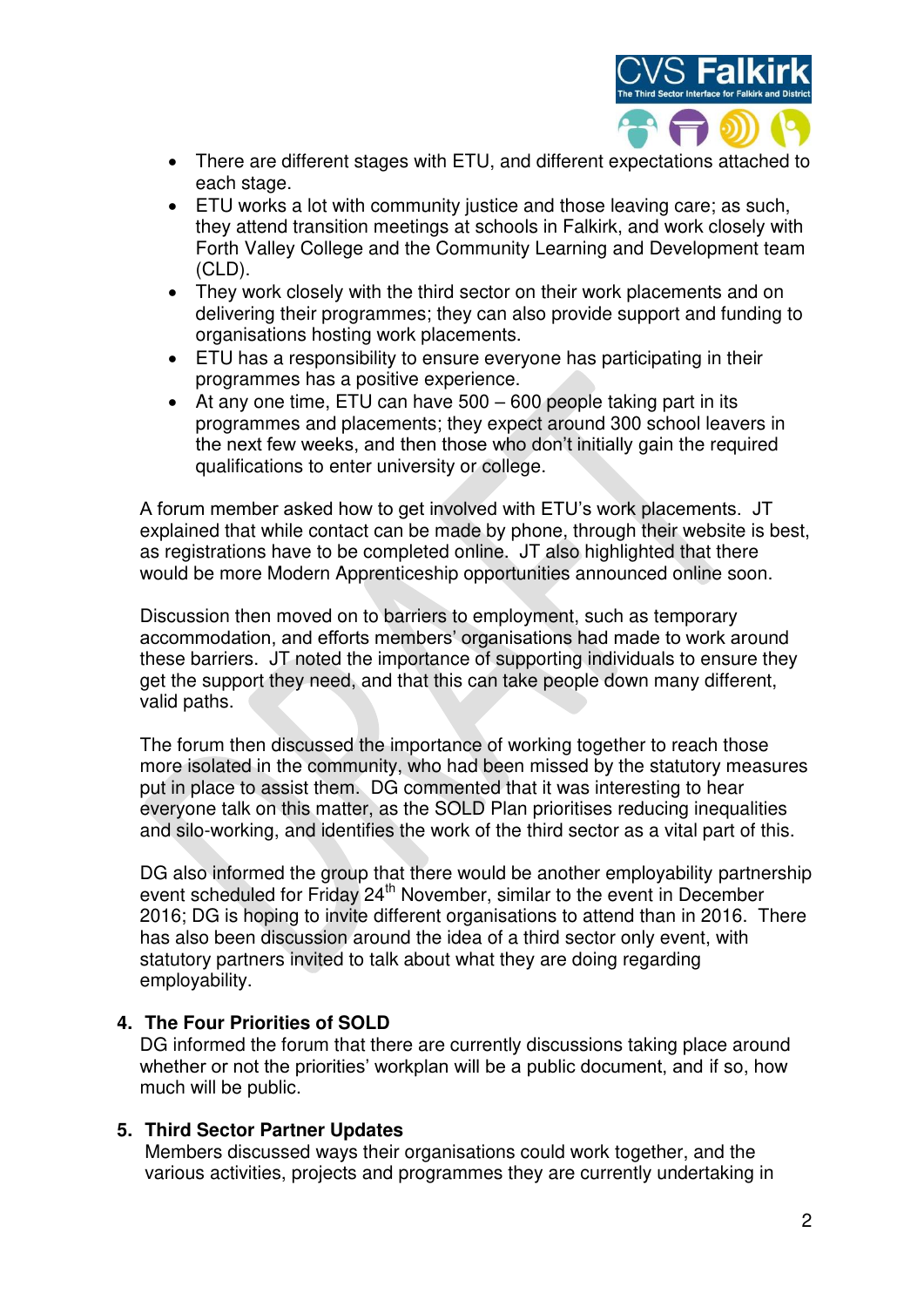

Falkirk, or planning for the future (including around education and qualifications for those who are unable to learn in traditional environments).

The forum also spoke about the importance of educating people around food and cooking, especially in low income areas. One member highlighted the need to get people thinking "outside the box" and be creative with limited resources, and how community support was essential to that. Another noted the importance of community regeneration

DG informed the group about young mums' cooking classes he had encountered recently, started by someone who was once a young mum herself in order to help those without any food or cooking knowledge.

Benefits and universal credit were also discussed (including that many people on benefits aren't always aware of what they are entitled to), and DG highlighted that an [Online Budgeting Tool](http://www.falkirk.gov.uk/services/benefits-support/) was recently published on the Falkirk Council website.

DG also spoke of the recent efforts to establish a food activities baseline as part of work under Outcome 4 of the SOLD Plan, and encouraged members to feed into this (where relevant), and broadcast it to their networks.

#### **5.1 Falkirk Football Stadium South Stand Development**

Falkirk Football Stadium are currently developing their South Stand, with one third of the space being turned into an Olympic standard gym, which sports clubs will be able to rent out.

The rest of the space will be for the community's use, including a kitchen space. At weekends, this will be used for hospitality on match days. However, on weekdays the space will be available for the community.

The forum discussed various ways the community could make use of such space, including cooking courses, life skills classes and hygiene classes.

A member asked if the gym would be open to users of Falkirk Community Trust's Go Card; given that the gym is likely to be unmanned most of the time, and the care needed with the equipment (which will be designed for elite athletes), it is unlikely this will be a possibility.

### **5.2 Falkirk Football Foundation Update**

Falkirk Football Foundation have 3 placements available through Community Jobs Scotland, designed for young people facing some kind of barrier. Through funding from the Scottish Professional Football League (SPFL), they also have 8 free courses, which are based around a healthy lifestyle programme, rather than any extreme activity.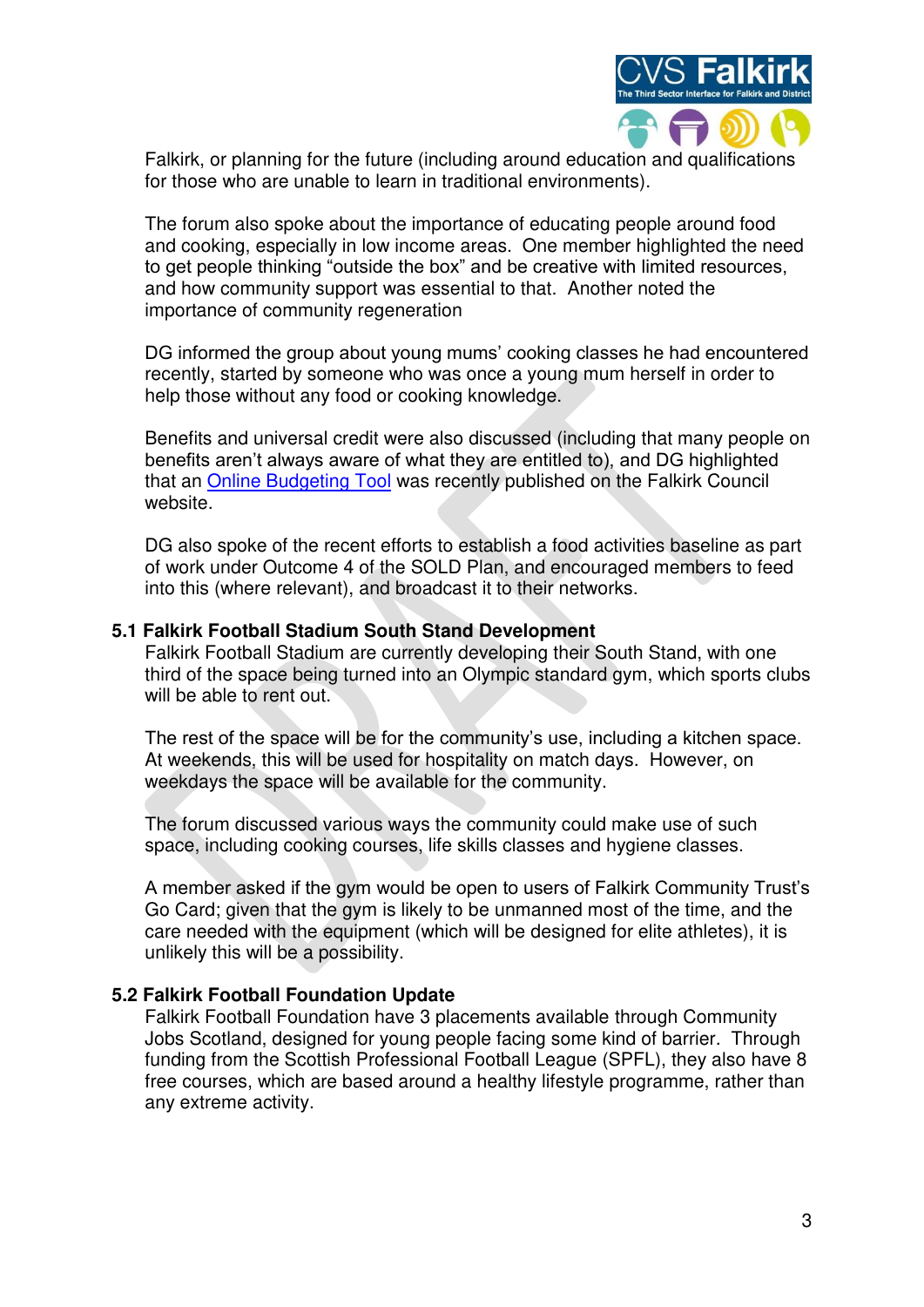

### **6. Update from CVS Falkirk**

#### **6.1 Impact Measurement Report**

DG spoke about CVS Falkirk's Third Sector Impact Measurement Report, which attempts to measure the financial and economic impact of the third sector in the Falkirk Council area. Interviews are about to begin for an intern to complete the 2016/17 report, and members were invited to take part by completing the surveys which will be sent over the summer.

### **6.2 Volunteers' Week Activities**

As part of Volunteers' Week (Thursday 1<sup>st</sup> – Thursday 7<sup>th</sup> June), CVS Falkirk will be running their [#VolunteeringIn3](https://twitter.com/search?q=VolunteeringIn3&src=typd) and Volunteer Spotlights online initiatives for the second year. The Volunteer Spotlights are open to volunteer-involving organisations in Falkirk, and will be featured on the [CVS Falkirk website](http://www.cvsfalkirk.org.uk/) during Volunteers' Week.

Members were encouraged to take part in both, either via Twitter, or by contacting LJ to participate in the Volunteer Spotlights, by email: [laura@cvsfalkirk.org.uk](mailto:laura@cvsfalkirk.org.uk) 

### **6.3 Scottish Government Consultation on Third Sector Infrastructure**

Scottish Government are seeking views from local third sector organisations on third sector infrastructure in Scotland. They believe that it is crucially important that local third sector organisations have an opportunity to input their views into the evaluation process.

As such, they have created [a short survey](https://www.surveymonkey.co.uk/r/SB7Y5QT) for third sector organisations to submit their views and opinions.

The deadline for responses is Wednesday 31<sup>st</sup> May. Further information can be found on the [CVS Falkirk](https://www.cvsfalkirk.org.uk/review-of-local-third-sector-infrastructure-in-scotland/) website.

### **6.4 Prevent E-learning Package**

A new e-learning package has been developed around Prevent (one of the 4 elements of CONTEST, the UK Government's counter-terrorism strategy), with different modules available to suit different needs. Prevent covers all forms of terrorism and relies on partnership working with key partners and community organisations, who work together to support people at risk of being drawn into terrorist activity.

For further information, please visit the [CVS Falkirk](https://www.cvsfalkirk.org.uk/prevent-e-learning-package/) website.

#### **7. Role of Forum Representative**

DG recapped the role of the forum representative, and reminded the forum that being the representative does not necessarily mean being the forum chair. He presented the opportunity to the forum, and invited members to contact him to